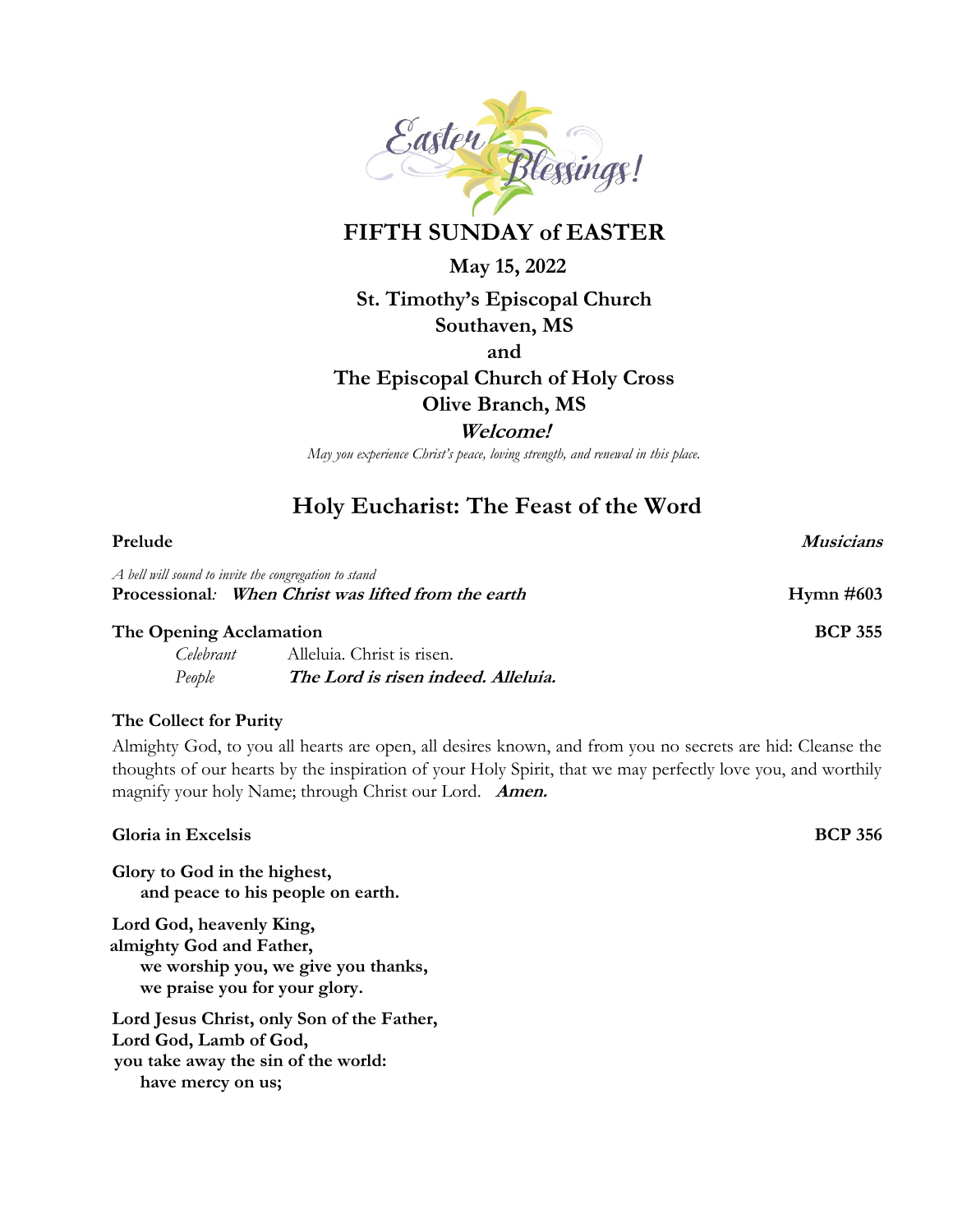**you are seated at the right hand of the Father: receive our prayer.**

**For you alone are the Holy One, you alone are the Lord, you alone are the Most High, Jesus Christ, with the Holy Spirit, in the glory of God the Father. Amen.**

## **The Collect** BCP 225

| Celebrant | The Lord be with you. |
|-----------|-----------------------|
| People    | And also with you.    |
| Celebrant | Let us pray.          |

Almighty God, whom truly to know is everlasting life: Grant us so perfectly to know your Son Jesus Christ to be the way, the truth, and the life, that we may steadfastly follow his steps in the way that leads to eternal life; through Jesus Christ your Son our Lord, who lives and reigns with you, in the unity of the Holy Spirit, one God, for ever and ever. **Amen.**

## **A Reading from the Acts of the Apostles Acts 11:1-18**

Now the apostles and the believers who were in Judea heard that the Gentiles had also accepted the word of God. So when Peter went up to Jerusalem, the circumcised believers criticized him, saying, "Why did you go to uncircumcised men and eat with them?" Then Peter began to explain it to them, step by step, saying, "I was in the city of Joppa praying, and in a trance I saw a vision. There was something like a large sheet coming down from heaven, being lowered by its four corners; and it came close to me. As I looked at it closely I saw four-footed animals, beasts of prey, reptiles, and birds of the air. I also heard a voice saying to me, `Get up, Peter; kill and eat.' But I replied, `By no means, Lord; for nothing profane or unclean has ever entered my mouth.' But a second time the voice answered from heaven, `What God has made clean, you must not call profane.' This happened three times; then everything was pulled up again to heaven. At that very moment three men, sent to me from Caesarea, arrived at the house where we were. The Spirit told me to go with them and not to make a distinction between them and us. These six brothers also accompanied me, and we entered the man's house. He told us how he had seen the angel standing in his house and saying, `Send to Joppa and bring Simon, who is called Peter; he will give you a message by which you and your entire household will be saved.' And as I began to speak, the Holy Spirit fell upon them just as it had upon us at the beginning. And I remembered the word of the Lord, how he had said, `John baptized with water, but you will be baptized with the Holy Spirit.' If then God gave them the same gift that he gave us when we believed in the Lord Jesus Christ, who was I that I could hinder God?" When they heard this, they were silenced. And they praised God, saying, "Then God has given even to the Gentiles the repentance that leads to life."

*Lector* The Word of the Lord. *People* **Thanks be to God.**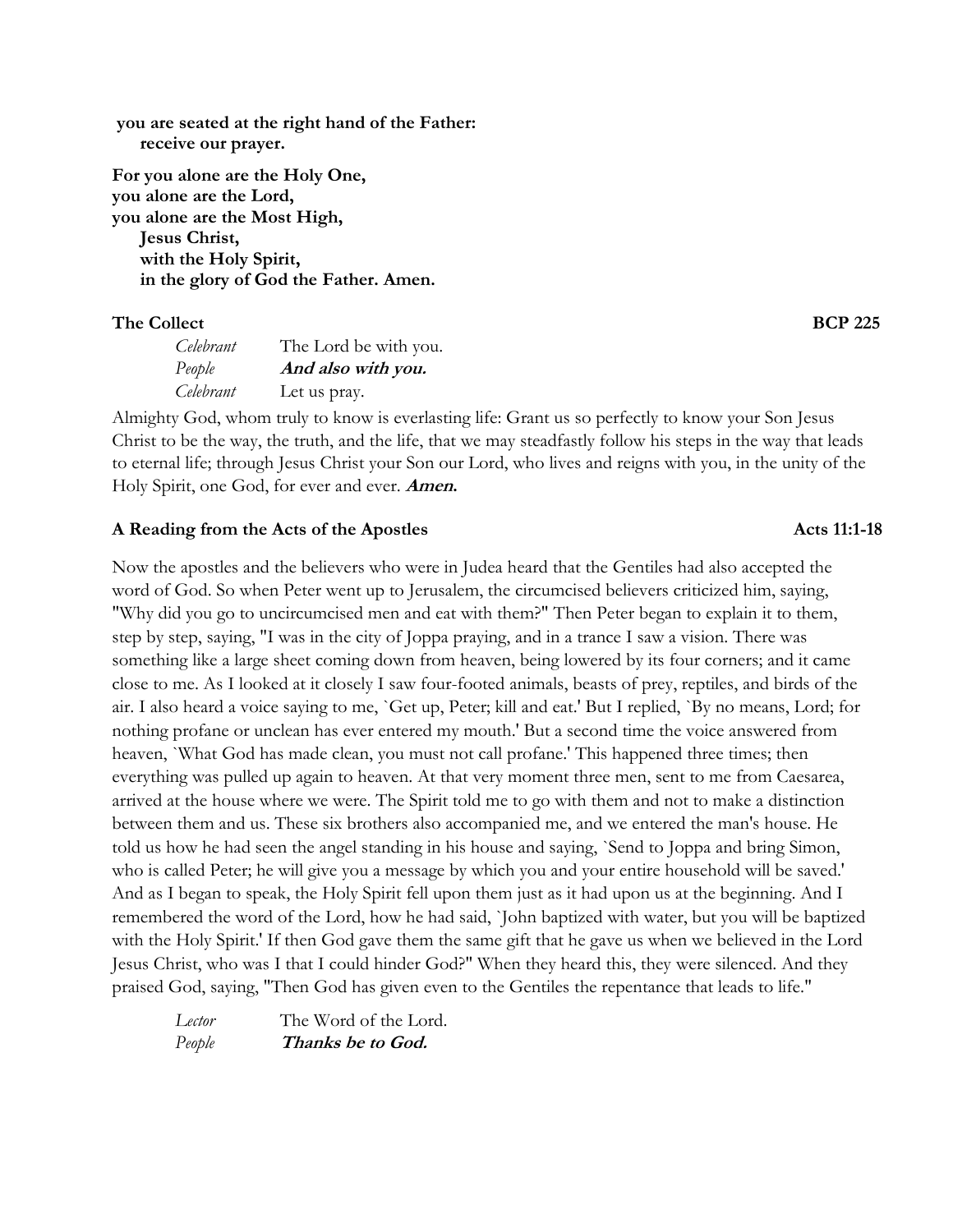**Psalm 148** *Laudate Dominum (Please read in unison)* **BCP 805**

**Hallelujah! Praise the LORD from the heavens; \* praise him in the heights. Praise him, all you angels of his; \* praise him, all his host. Praise him, sun and moon; \* praise him, all you shining stars. Praise him, heaven of heavens, \* and you waters above the heavens. Let them praise the Name of the LORD; \* for he commanded, and they were created. He made them stand fast for ever and ever; \* he gave them a law which shall not pass away. Praise the LORD from the earth, \* you sea-monsters and all deeps; Fire and hail, snow and fog, \* tempestuous wind, doing his will; Mountains and all hills, \* fruit trees and all cedars; Wild beasts and all cattle, \* creeping things and winged birds; Kings of the earth and all peoples, \* princes and all rulers of the world; Young men and maidens, \* old and young together. Let them praise the Name of the LORD, \* for his Name only is exalted, his splendor is over earth and heaven. He has raised up strength for his people and praise for all his loyal servants, \***

#### **A Reading from the Book of Revelation Revelation 21:1-6**

**Hallelujah!**

**the children of Israel, a people who are near him.**

I saw a new heaven and a new earth; for the first heaven and the first earth had passed away, and the sea was no more. And I saw the holy city, the new Jerusalem, coming down out of heaven from God, prepared as a bride adorned for her husband. And I heard a loud voice from the throne saying,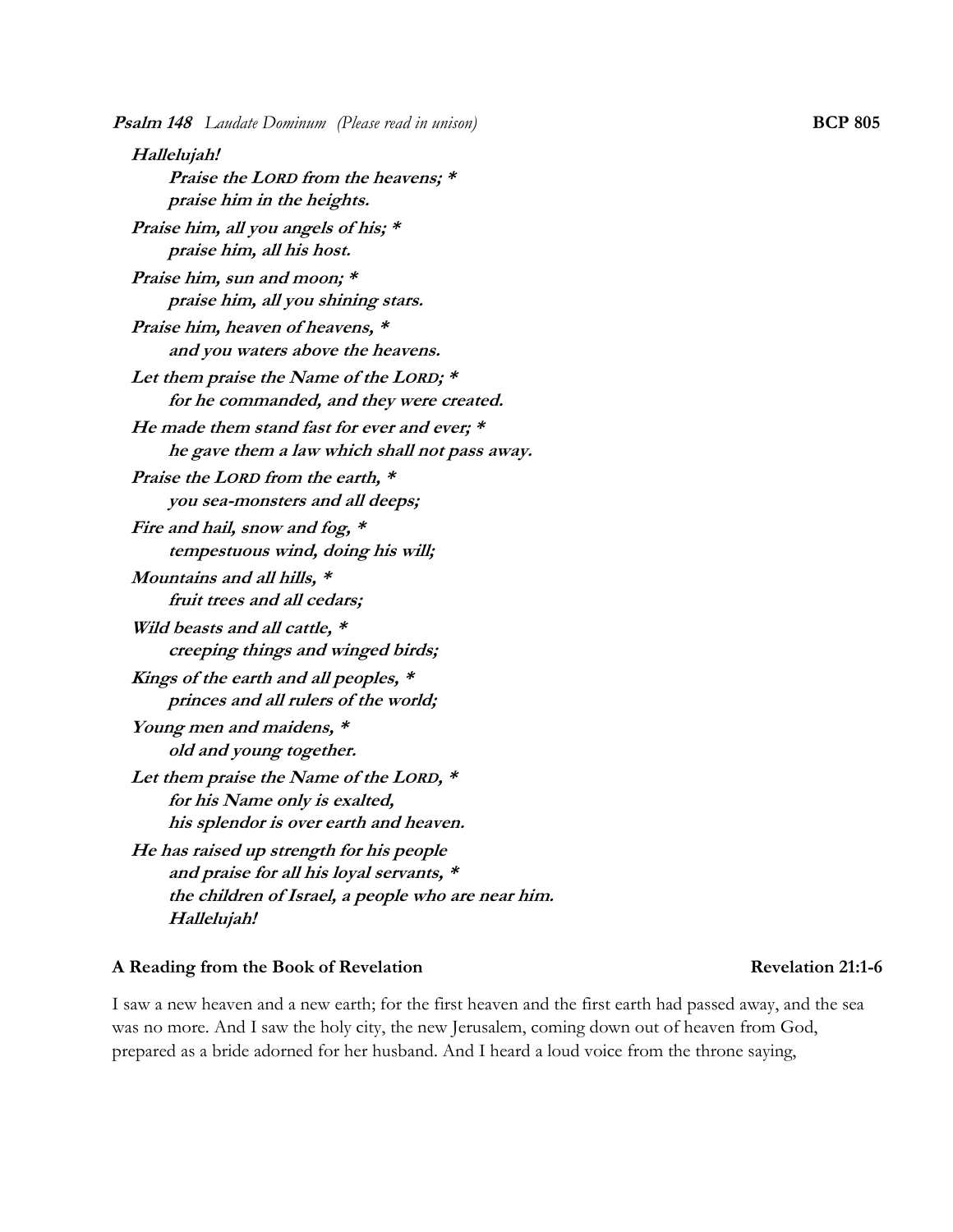"See, the home of God is among mortals. He will dwell with them as their God; they will be his peoples, and God himself will be with them; he will wipe every tear from their eyes. Death will be no more; mourning and crying and pain will be no more, for the first things have passed away."

And the one who was seated on the throne said, "See, I am making all things new." Also he said, "Write this, for these words are trustworthy and true." Then he said to me, "It is done! I am the Alpha and the Omega, the beginning and the end. To the thirsty I will give water as a gift from the spring of the water of life."

| Lector | The Word of the Lord |
|--------|----------------------|
| People | Thanks be to God.    |

*The people stand, as able.* **Sequence Hymn: O praise ye the Lord! Praise him in the height Hymn #432** 

## **The Gospel** John 13:31-35

*Gospeller* The Holy Gospel of our Lord Jesus Christ according to John *People* **Glory to you, Lord Christ.**

At the last supper, when Judas had gone out, Jesus said, "Now the Son of Man has been glorified, and God has been glorified in him. If God has been glorified in him, God will also glorify him in himself and will glorify him at once. Little children, I am with you only a little longer. You will look for me; and as I said to the Jews so now I say to you, 'Where I am going, you cannot come.' I give you a new commandment, that you love one another. Just as I have loved you, you also should love one another. By this everyone will know that you are my disciples, if you have love for one another."

| Gospeller | The Gospel of the Lord.     |
|-----------|-----------------------------|
| People    | Praise to you, Lord Christ. |

*(Silence is kept for reflection)*

### **The Nicene Creed BCP 358**

**We believe in one God, the Father, the Almighty, maker of heaven and earth, of all that is, seen and unseen.**

**We believe in one Lord, Jesus Christ, the only Son of God, eternally begotten of the Father, God from God, Light from Light,**

**The Sermon** *The Rev. Patrick Whiteford*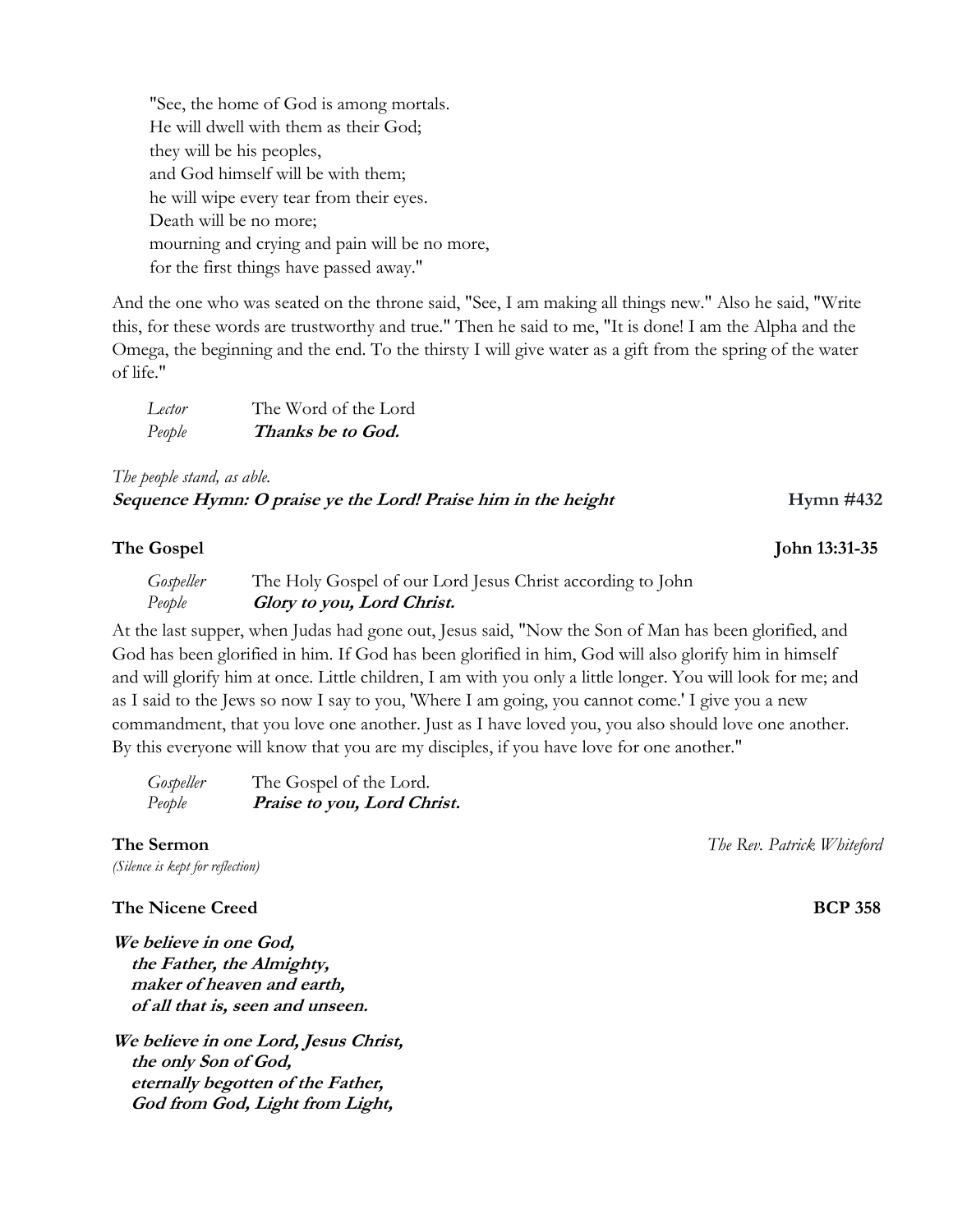**true God from true God, begotten, not made, of one Being with the Father. Through him all things were made. For us and for our salvation he came down from heaven: by the power of the Holy Spirit he became incarnate from the Virgin Mary, and was made man. For our sake he was crucified under Pontius Pilate; he suffered death and was buried. On the third day he rose again in accordance with the Scriptures; he ascended into heaven and is seated at the right hand of the Father. He will come again in glory to judge the living and the dead, and his kingdom will have no end. We believe in the Holy Spirit, the Lord, the giver of life,**

 **who proceeds from the Father and the Son. With the Father and the Son he is worshiped and glorified. He has spoken through the Prophets. We believe in one holy catholic and apostolic Church. We acknowledge one baptism for the forgiveness of sins. We look for the resurrection of the dead, and the life of the world to come. Amen.**

The Prayers of the People Form III **BCP 387** *The Leader and People pray responsively*

Father, we pray for your holy Catholic Church; **That we all may be one.**

Grant that every member of the Church may truly and humbly serve you; **That your Name may be glorified by all people.**

We pray for all bishops, priests, and deacons; **That they may be faithful ministers of your Word and Sacraments.**

We pray for all who govern and hold authority in the nations of the world; **That there may be justice and peace on the earth.**

Give us grace to do your will in all that we undertake; **That our works may find favor in your sight.**

Have compassion on those who suffer from any grief or trouble; **That they may be delivered from their distress.**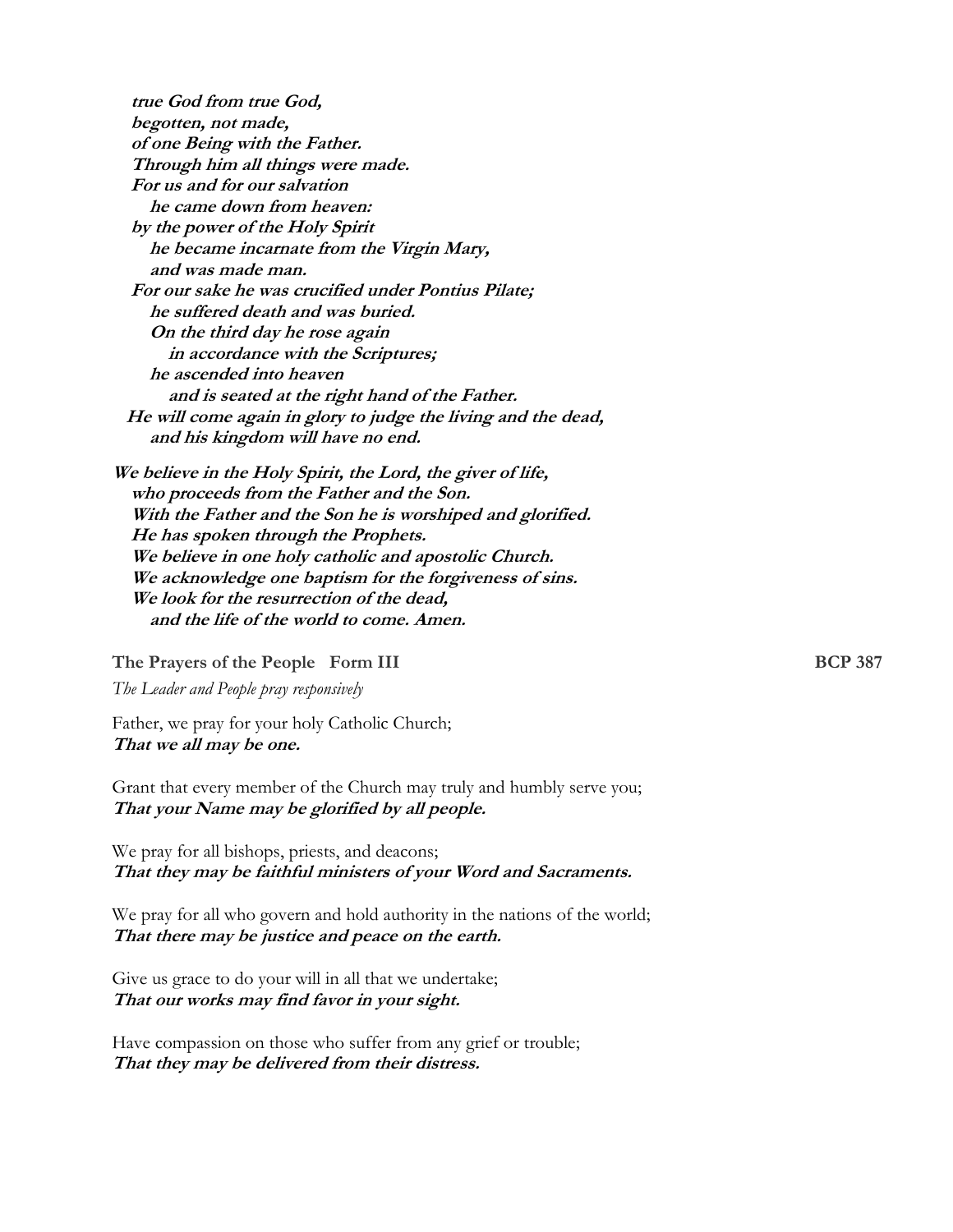Give to the departed eternal rest. **Let light perpetual shine upon them.**

We praise you for your saints who have entered into joy; **May we also come to share in your heavenly kingdom.**

Let us pray for our own needs and those of others. (*Silence) The People may add their own petitions.*

*The Celebrant adds a concluding Collect.*

Let us confess our sins against God and our neighbor *(Silence is kept)* **BCP 360** 

#### **Most merciful God,**

 **we confess that we have sinned against you in thought, word, and deed, by what we have done, and by what we have left undone. We have not loved you with our whole heart; we have not loved our neighbors as ourselves. We are truly sorry and we humbly repent. For the sake of your Son Jesus Christ, have mercy on us and forgive us; that we may delight in your will, and walk in your ways, to the glory of your Name. Amen.**

*Celebrant:* Almighty God have mercy on you, forgive you all your sins through our Lord Jesus Christ, strengthen you in all goodness, and by the power of the Holy Spirit keep you in eternal life. **Amen.**

### **The Peace**

| Celebrant | The peace of the Lord be always with you. |
|-----------|-------------------------------------------|
| People    | And also with you.                        |

### **Announcements**

Tithing is not giving; it is bringing. Unknown

### **Offertory Sentence:**

Celebrant: Offer to God a sacrifice of thanksgiving, and make good your vows to the Most High.

# **The Feast of the Table**

**The Offertory Offertory Music** *Musicians*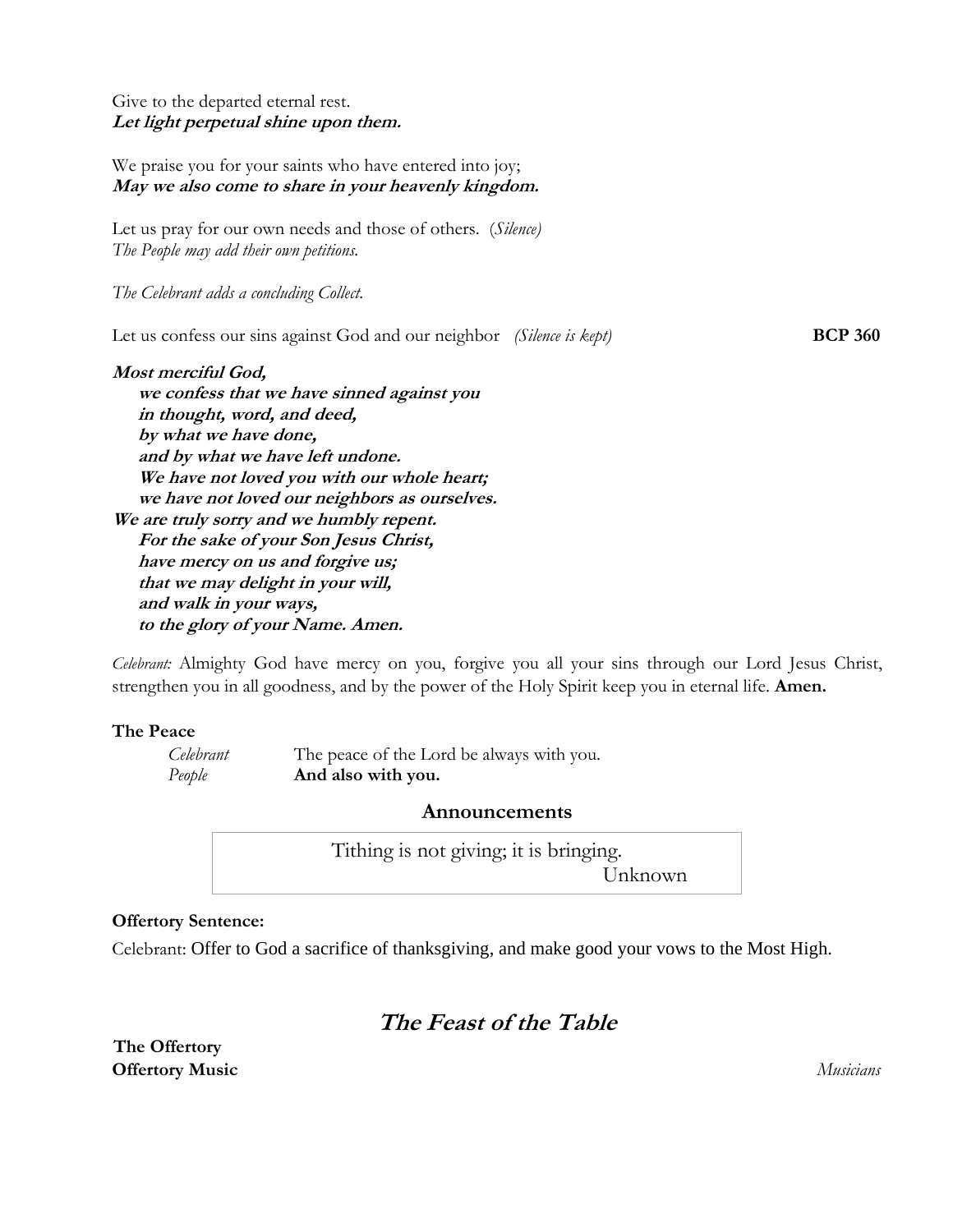#### **At the Presentation:**

| Celebrant | All things come of thee, O Lord.     |
|-----------|--------------------------------------|
| People    | And of thine own have we given thee. |

## **The Great Thanksgiving:** *Eucharistic Prayer D* **BCP 372**

| Celebrant | The Lord be with you.                      |
|-----------|--------------------------------------------|
| People    | And also with you.                         |
| Celebrant | Lift up your hearts.                       |
| People    | We lift them to the Lord.                  |
| Celebrant | Let us give thanks to the Lord our God.    |
| People    | It is right to give him thanks and praise. |

It is truly right to glorify you, Father, and to give you thanks; for you alone are God, living and true, dwelling in light inaccessible from before time and for ever.

Fountain of life and source of all goodness, you made all things and fill them with your blessing; you created them to rejoice in the splendor of your radiance.

Countless throngs of angels stand before you to serve you night and day; and, beholding the glory of your presence, they offer you unceasing praise. Joining with them, and giving voice to every creature under heaven, we acclaim you, and glorify your Name, as we sing (say),

### **Sanctus S130**

# **Holy, holy, holy Lord, God of power and might, Holy, holy, holy Lord, God of power and might, heaven and earth are full, full of your glory. Hosanna in the highest. Hosanna in the highest. Blessed is he who comes in the name of the Lord. Hosanna in the highest. Hosanna in the highest.**

We acclaim you, holy Lord, glorious in power. Your mighty works reveal your wisdom and love. You formed us in your own image, giving the whole world into our care, so that, in obedience to you, our Creator, we might rule and serve all your creatures. When our disobedience took us far from you, you did not abandon us to the power of death. In your mercy you came to our help, so that in seeking you we might find you. Again and again you called us into covenant with you, and through the prophets you taught us to hope for salvation.

Father, you loved the world so much that in the fullness of time you sent your only Son to be our Savior. Incarnate by the Holy Spirit, born of the Virgin Mary, he lived as one of us, yet without sin. To the poor he proclaimed the good news of salvation; to prisoners, freedom; to the sorrowful, joy. To fulfill your purpose he gave himself up to death; and, rising from the grave, destroyed death, and made the whole creation new.

And, that we might live no longer for ourselves, but for him who died and rose for us, he sent the Holy Spirit, his own first gift for those who believe, to complete his work in the world, and to bring to fulfillment the sanctification of all.

When the hour had come for him to be glorified by you, his heavenly Father, having loved his own who were in the world, he loved them to the end; at supper with them he took bread, and when he had given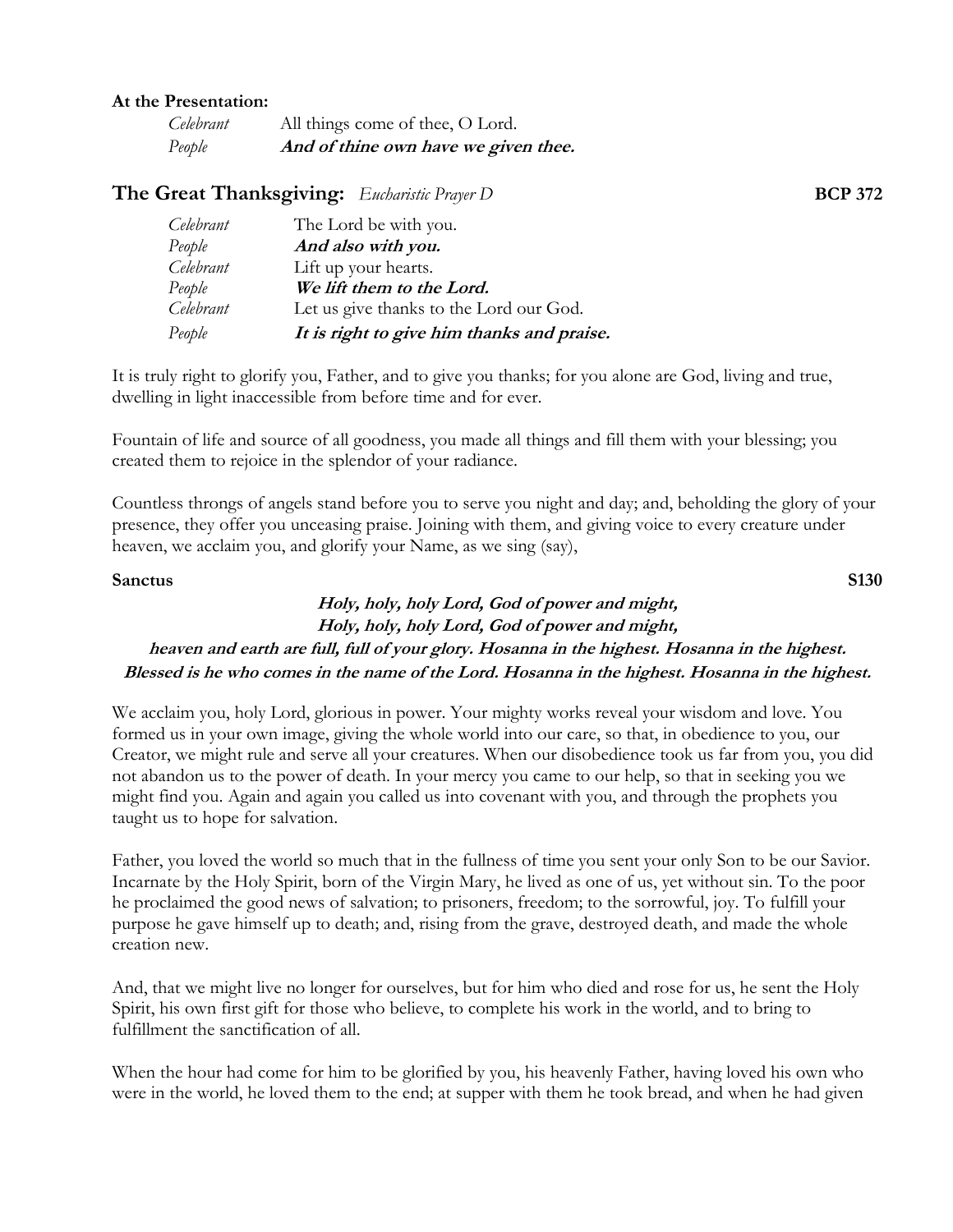thanks to you, he broke it, and gave it to his disciples, and said, "Take, eat: This is my Body, which is given for you. Do this for the remembrance of me."

After supper he took the cup of wine; and when he had given thanks, he gave it to them, and said, "Drink this, all of you: This is my Blood of the new Covenant, which is shed for you and for many for the forgiveness of sins. Whenever you drink it, do this for the remembrance of me."

Father, we now celebrate this memorial of our redemption. Recalling Christ's death and his descent among the dead, proclaiming his resurrection and ascension to your right hand, awaiting his coming in glory; and offering to you, from the gifts you have given us, this bread and this cup, we praise you and we bless you.

*Celebrant and People* **We praise you, we bless you, we give thanks to you, and we pray to you, Lord our God.**

### *The Celebrant continues*

Lord, we pray that in your goodness and mercy your Holy Spirit may descend upon us, and upon these gifts, sanctifying them and showing them to be holy gifts for your holy people, the bread of life and the cup of salvation, the Body and Blood of your Son Jesus Christ.

Grant that all who share this bread and cup may become one body and one spirit, a living sacrifice in Christ, to the praise of your Name.

Remember, Lord, your one holy catholic and apostolic Church, redeemed by the blood of your Christ. Reveal its unity, guard its faith, and preserve it in peace.

And grant that we may find our inheritance with all the saints who have found favor with you in ages past. We praise you in union with them and give you glory through your Son Jesus Christ our Lord.

Through Christ, and with Christ, and in Christ, all honor and glory are yours, Almighty God and Father, in the unity of the Holy Spirit, for ever and ever. **AMEN.**

| And now, as our Savior                                                     |                  |
|----------------------------------------------------------------------------|------------------|
| Christ has taught us,                                                      |                  |
| we are bold to say,                                                        |                  |
| The Lord's Prayer is prayed by the gathered community.                     | <b>BCP 364</b>   |
| The Breaking of the Bread                                                  |                  |
| The Fraction Anthem: Christ our Passover                                   | S <sub>154</sub> |
| Alleluia, alleluia, alleluia.                                              |                  |
| Christ our Passover is sacrificed for us; therefore let us keep the feast. |                  |
| Alleluia, alleluia, alleluia.                                              |                  |
|                                                                            |                  |
|                                                                            |                  |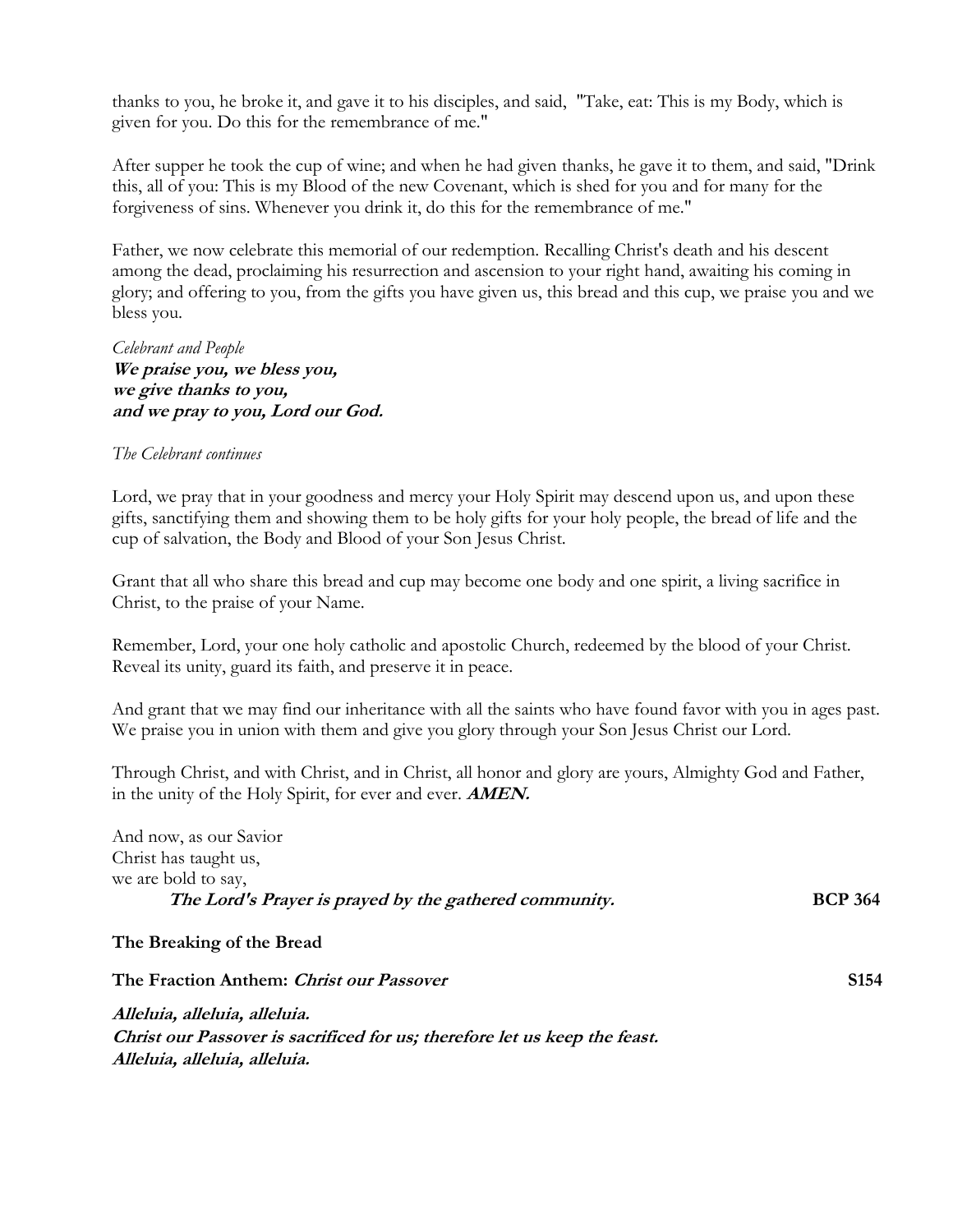# *The Celebrant lifts up the elements and says:*

The Gifts of God for People of God. Take them in remembrance that Christ died for you, and feed on him in your hearts by faith, with thanksgiving.

### *For those participating via Livestream, we join you in praying the Prayer for Spiritual Communion:*

**My Jesus, I believe that you are truly present in the Blessed Sacrament of the Altar. I desire to offer you praise and thanksgiving as I proclaim your resurrection. I love you above all things, and long for you in my soul. Since I cannot receive you in the Sacrament of your Body and Blood, come spiritually into my heart. Cleanse and strengthen me with your grace, Lord Jesus, and let me never be separated from you. May I live in you, and you in me, in this life and in the life to come. Amen.**

# **Communion**

*Music at Communion: God is Love, let heaven adore him* **the same that the Hymn #379** 

### *The people stand, as able.*

The Post-Communion Prayer BCP 365

**Eternal God, heavenly Father, you have graciously accepted us as living members of your Son our Savior Jesus Christ, and you have fed us with spiritual food in the Sacrament of his Body and Blood. Send us now into the world in peace, and grant us strength and courage to love and serve you with gladness and singleness of heart through Christ our Lord. Amen.**

## **The Blessing**

The peace of God, which passes all understanding, keep our hearts and minds in the knowledge and love of God, and of his son, Jesus Christ our Lord. The blessing of God Almighty, the Father, the Son, and the Holy Spirit, be among us and remain with us always. **Amen**

### **Retiring Processional: In Christ there is no East or West Hymn #529**

### **The Dismissal:**

*Deacon* Let us go forth into the world rejoicing in the power of the Spirit. Alleluia, alleluia. *People* **Thanks be to God. Alleluia, alleluia.**

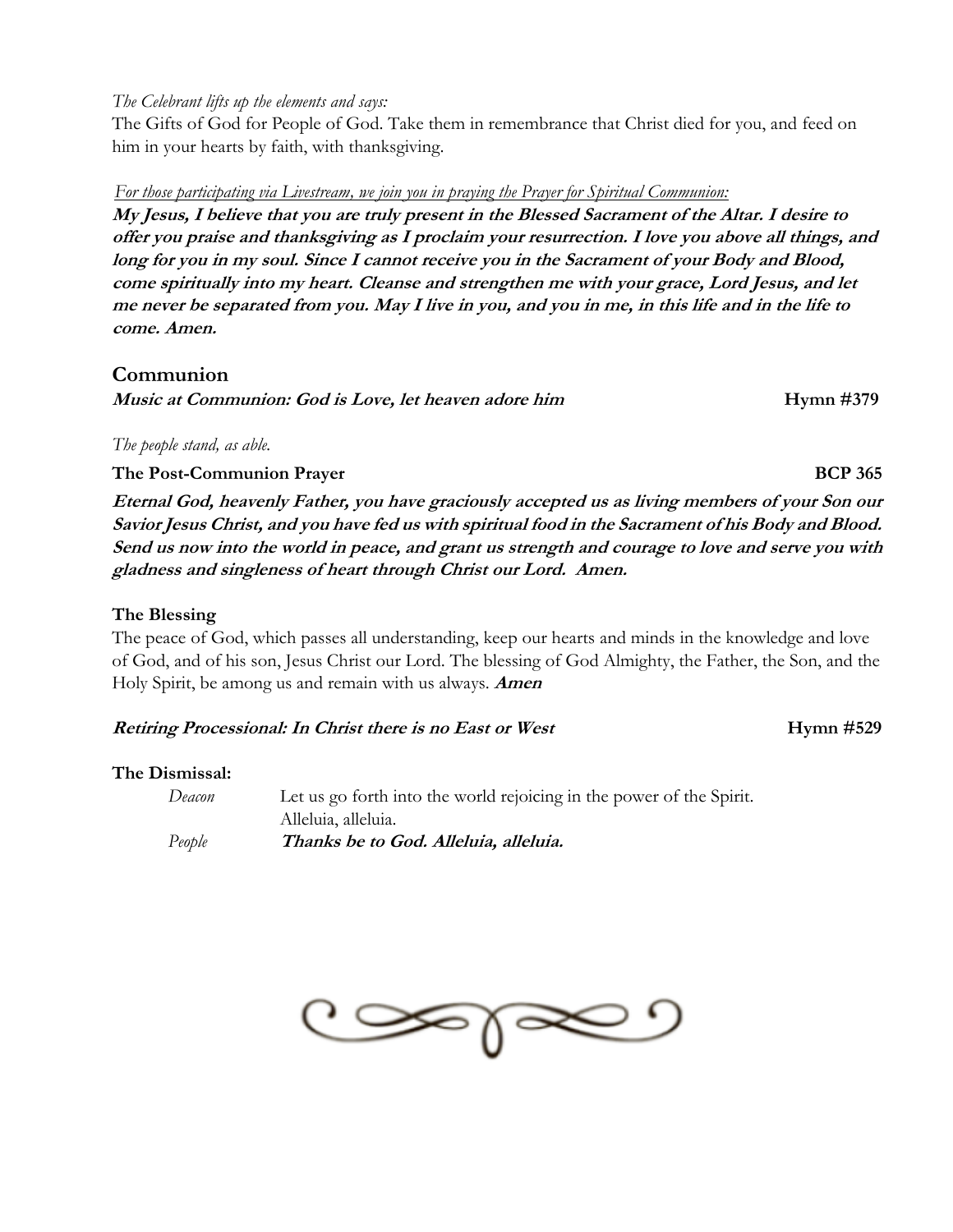# **Prayers requested for:**

**Those celebrating Birthdays in May Those celebrating Anniversaries in May Those serving in overseas deployment**

The flowers were given by the Altar Guild for the Glory of God.



#### **St. Timothy's Episcopal Church**

**8245 Getwell Road, Southaven, MS 38672 + (662) 393-3100 + saint-timothys.net** The Rt. Rev. Brian Seage, *Bishop of Mississippi* The Rev. Gayle McCarty, *Interim Rector* The Rev. Deacon Sandy Kimmelman The Rev. Patrick Whiteford, *Adjunct Clergy* Belinda McCrory, *Musician* Kate Ryan, *Violinist* Mike Ligon, *Senior Warden* Joyce Helmick, *Junior Warden* John Barnum, *Treasurer*

**The Episcopal Church of the Holy Cross**

#### **8230 Hwy 178, Olive Branch, MS 38654 + (662) 895-5029 + hcobms@gmail.com**

The Rt. Rev. Brian Seage, *Bishop of MS* The Rev. Gayle McCarty, *Interim Rector* The Rev. Deacon Sandy Kimmelman The Rev. Patrick Whiteford*, Adjunct Clergy*  Cliff Montjoy, *Senior Warden* Joe Eaton, *Junior Warden* Donna Hopper, *Treasurer* Josh Keller, *Musician*